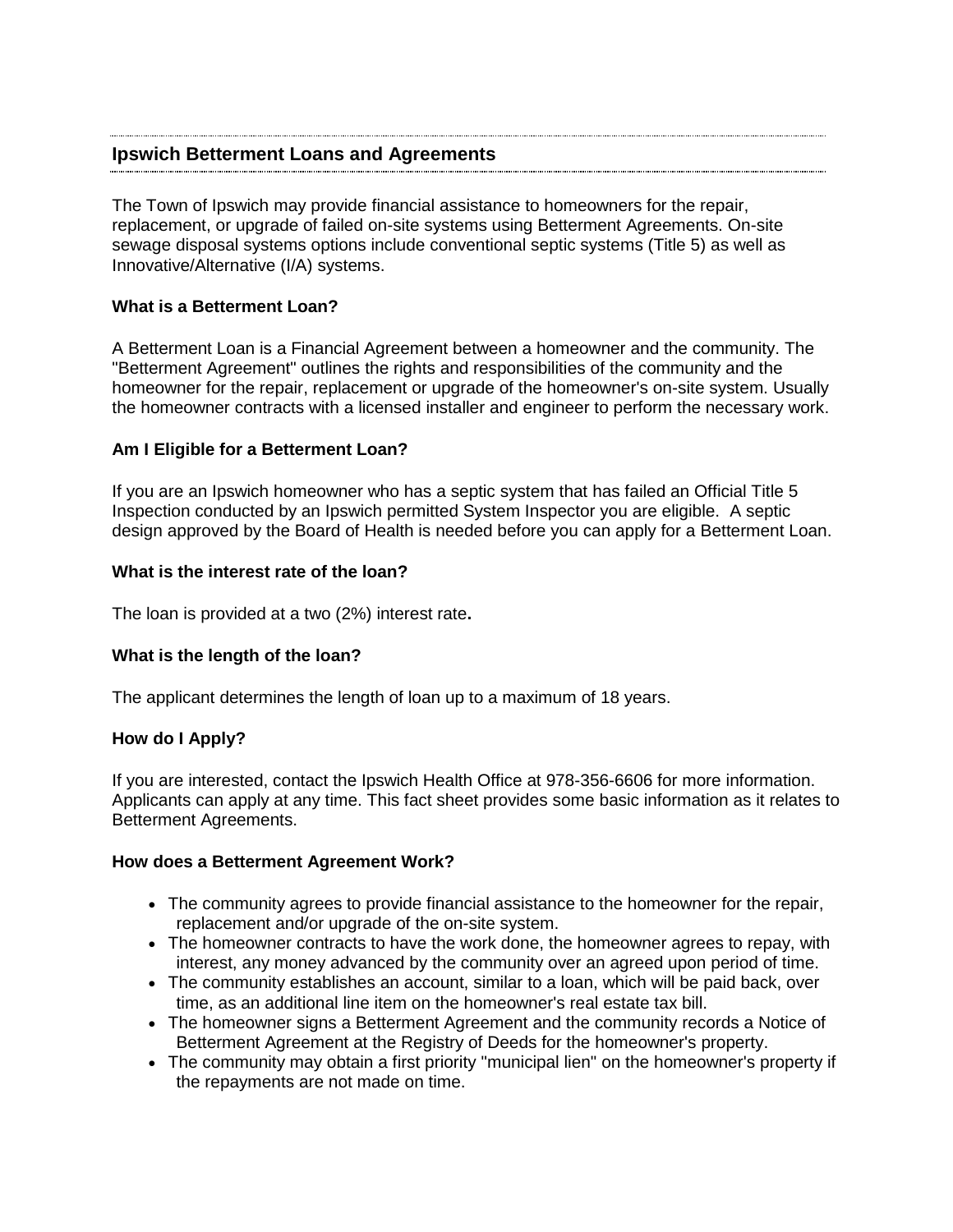# **What costs are eligible under Betterment Agreements?**

- Funds may be used for all costs necessary to repair or replace a failed on-site system, including engineering and design costs.
- Costs expended in the replacement of a conventional on-site system with an approved Title 5-innovative/ alternative system.
- Eligible costs include:
	- a. performing soil and percolation tests and other necessary site analysis;
	- b. specification of the failed system components to be repaired, replaced and/or upgraded;
	- c. design of the system or components thereof to be repaired, replaced and/or upgraded;
	- d. obtaining all applicable federal, state and local permits and approvals required to complete the work; and
	- e. work and materials in accordance with applicable laws, regulations and requirements.

# **How Does a Homeowner Obtain a Betterment Loan?**

- Homeowners submit applications to enter into Betterment Agreements to the Health Office. The **\$600 application fee and \$150 recording fee** must be paid at the time of application.
- Program Administrator reviews applications and develops a list of eligible homeowners.
- Program Administrator selects eligible homeowners based on criteria established locally and in accordance with state or local funding program requirements.
- Eligible homeowners and Program Administrator develop Betterment Agreements.
- A Notice of Betterment Agreement is recorded at the Registry of Deeds.

# **How Does a Homeowner Repay a Betterment Loan?**

The homeowner is liable for the repayment of all direct and indirect expenses incurred by the Town of Ipswich in connection with the repair, replacement and/or upgrade of the on-site system. A homeowner pays off the betterment loan over time, as an additional line item on their property tax bill. Loan payments must be made annually with the third quarter tax assessment. There is no penalty for an early payoff of a betterment loan. If a participating homeowner defaults on his/her payment, the Community has a municipal lien on the property. Any homeowner defaults will be charged an accrued interest rate of 14% rising to 16% if a "taking" is required (state law for "delinquent" municipal charges).

## **How Does a Homeowner get the Notice of Betterment Agreement released?**

A certificate for Dissolving Betterments will be prepared following your final payment. It will need to be recorded at the Registry of Deeds to indicate the loan has been paid in full.

## **Can the outstanding obligation be assumed by the buyer if I sell my house?**

If the property transfers the unpaid balance of principal and interest shall become due and payable to the town, unless the town has agreed in writing to permit the buyer or transferee of